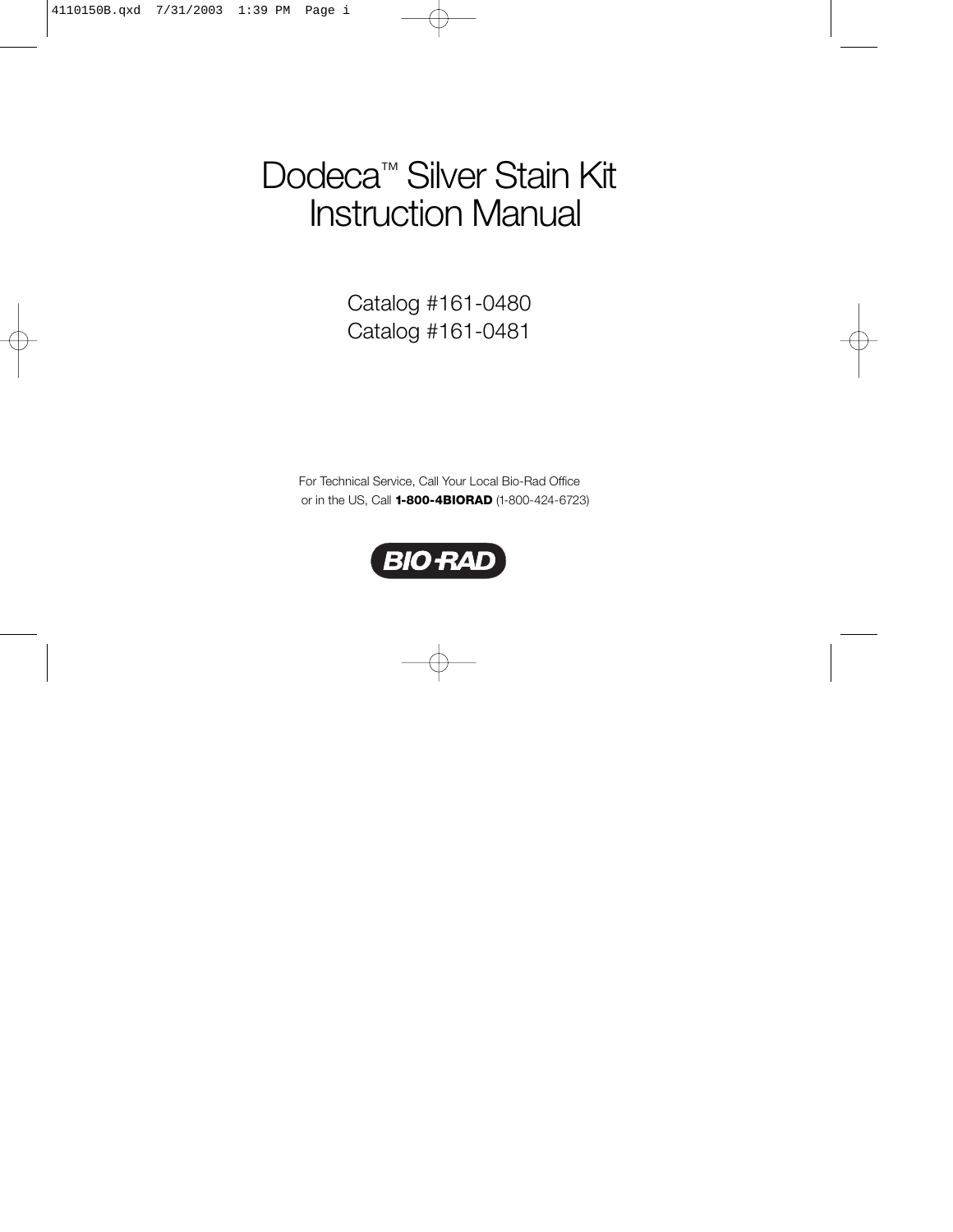## **Table of Contents**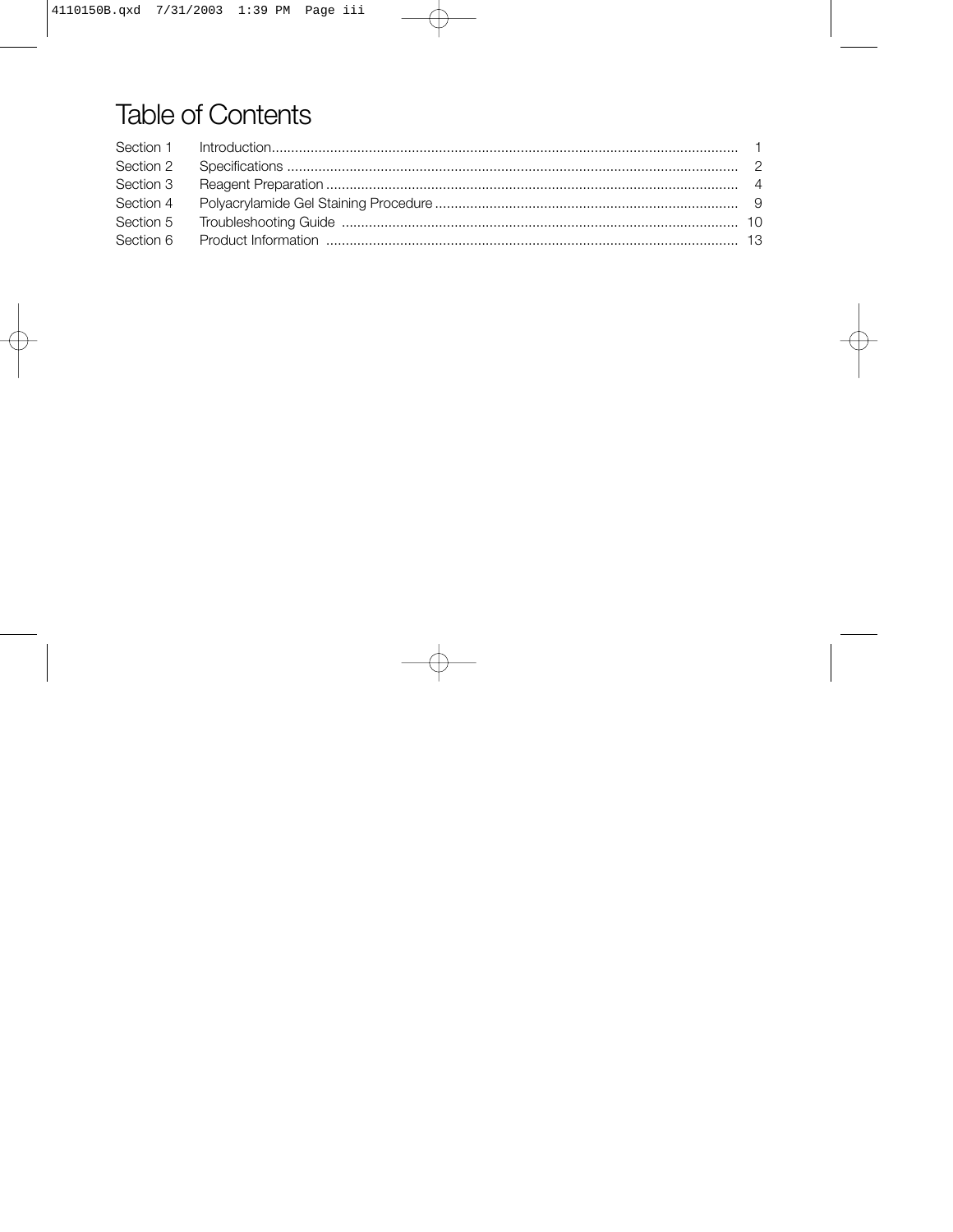## Section 1 Introduction

The Dodeca™ silver stain kit is an easy-to-use kit for the detection of nanogram levels of proteins in polyacrylamide gels. The kit is formulated with concentrated aqueous solutions that enable the user to quickly prepare volumes of working solutions that may be easily tailored to the number of gels to be stained. Furthermore, the kit is designed to be compatible with the high-throughput Dodeca stainer by facilitating reagent preparation and instrument cleaning.

The Dodeca silver stain kit is based on the method described by Sinha et al. (2001) in which protein-bound silver ions are chemically reduced to form visible metallic silver. Additionally, no protein-modifying glutaraldehyde is used, and only minimal concentrations of the reducing agent, formaldehyde, which is required for silver stain development. Consequently, this procedure yields silver-stained proteins that are compatible with mass spectrometry for protein identification analysis.

### **Reference**

Sinha P et al., A new silver staining apparatus and procedure for matrix-assisted laser desorption/ionization-time of flight analysis of proteins after two dimensional electrophoresis, Proteomics 1, 835–840 (2001)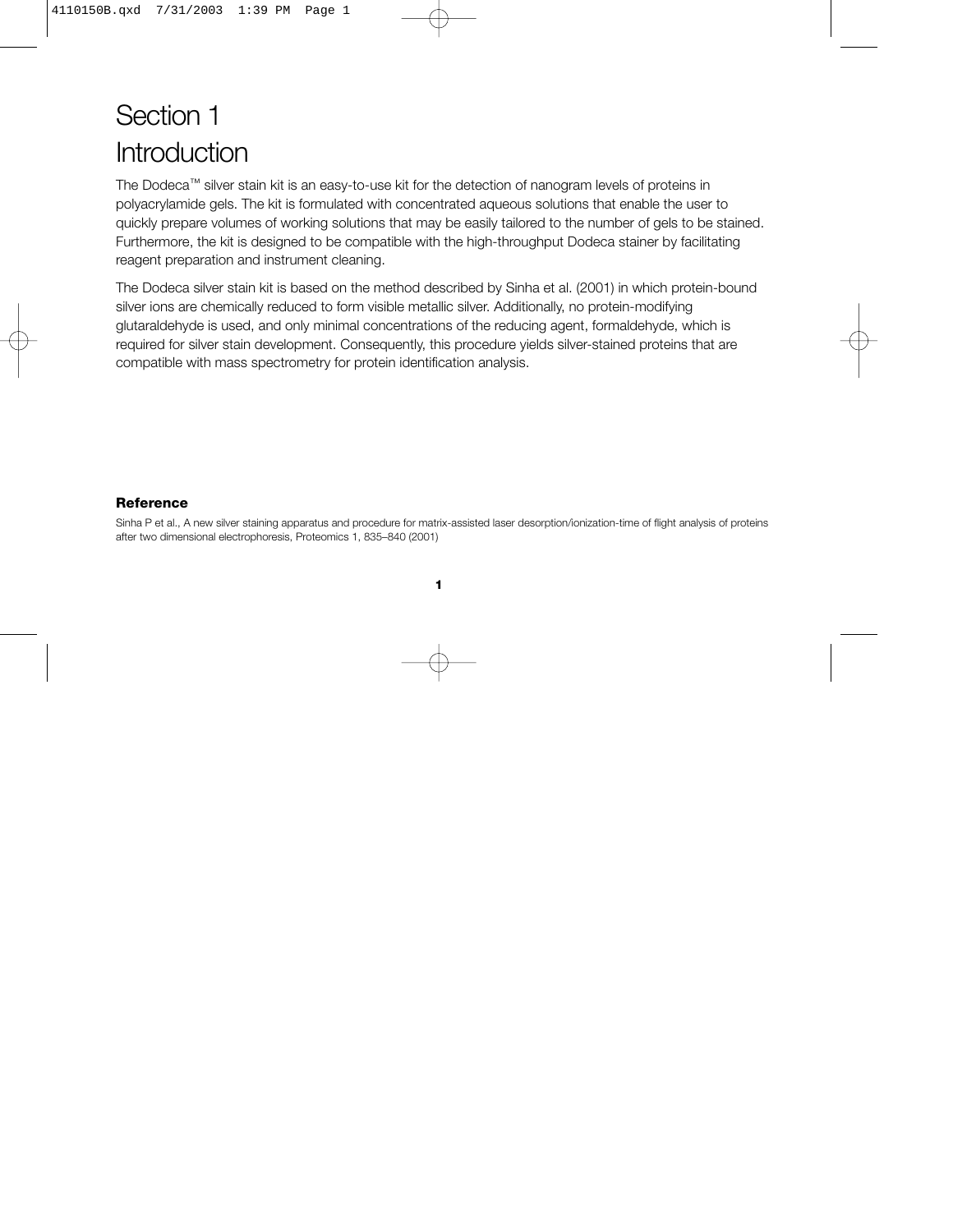## Section 2 **Specifications**

|                                                              | Galalog #    |           |
|--------------------------------------------------------------|--------------|-----------|
|                                                              | 161-0481     | 161-0480  |
| Maximum Dodeca stainer volume                                | 7 L          | 10L       |
| Component solutions                                          |              |           |
| Sensitizer concentrate (SC)                                  | 700 ml       | 1 L       |
| Background reducer concentrate (BRC)                         | 75 ml        | $125$ ml  |
| Silver reagent concentrate (SRC)                             | 140 ml       | 200 ml    |
| Development buffer concentrate (DBC)                         | 700 ml       | 1 L       |
| Image developer concentrate (IDC)<br>(contains formaldehyde) | $2.25$ ml    | $2.25$ ml |
| Quick reference card                                         | 1 each       | 1 each    |
| Kit storage temperature                                      | Ambient      |           |
| Optimum kit operating temperature                            | $21 - 25$ °C |           |
| Bovine serum albumin (BSA) staining sensitivity              | $≥0.5$ ng    |           |
| Shelf life                                                   |              | 12 months |

**Catalog #**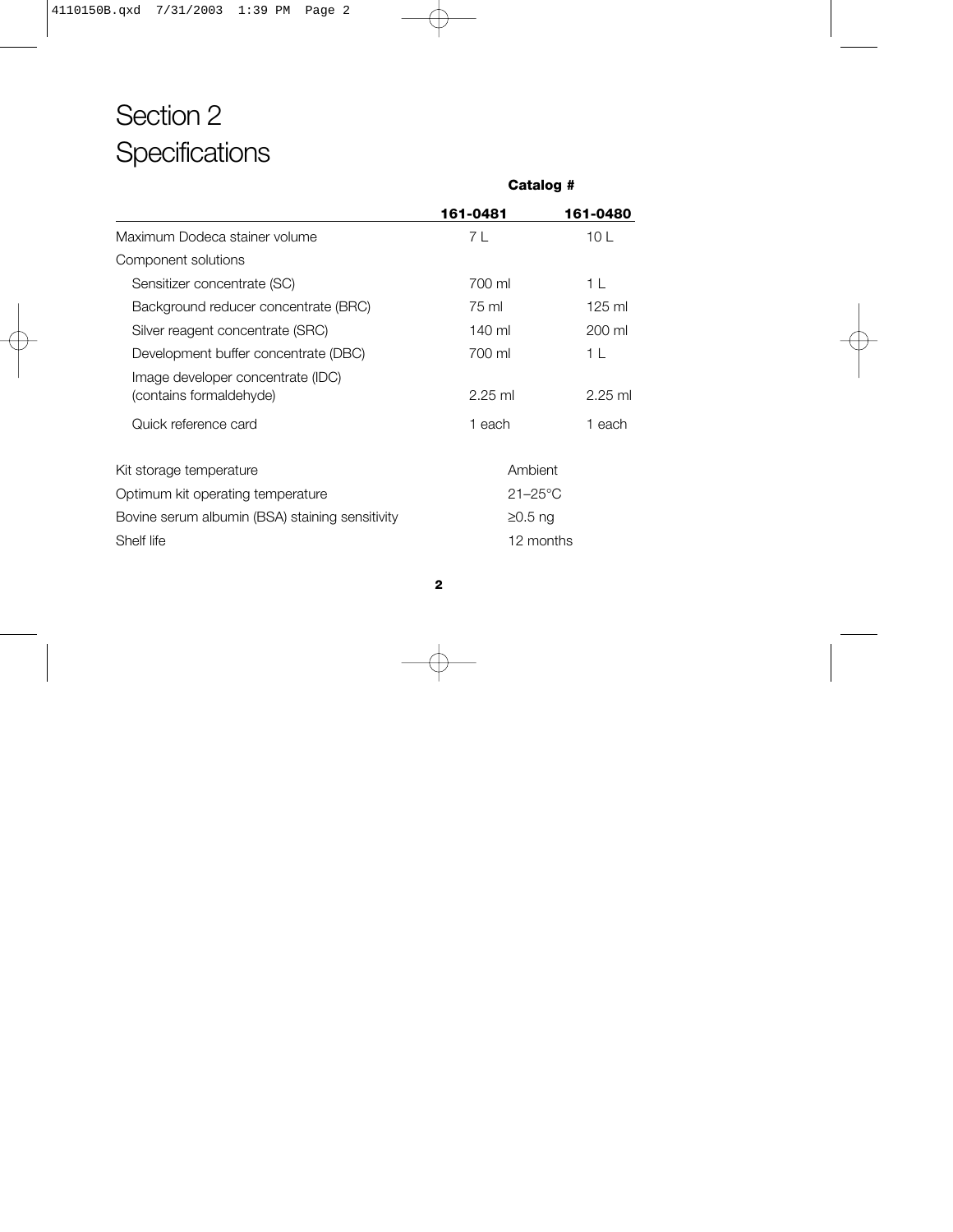### **Table 1. Recommended Dodeca silver stain kit and Dodeca stainer for various gel sizes.**

| <b>Kit Size</b>                | <b>Stainer Size</b>  | <b>Tray Size</b>    | Gel Sizes (W x L)    | <b>Bio-Rad Gel Formats</b>                                                                               |
|--------------------------------|----------------------|---------------------|----------------------|----------------------------------------------------------------------------------------------------------|
| Dodeca silver stain kit, large | Large Dodeca stainer | Large staining tray | 25.6 x 23 cm         | PROTEAN <sup>®</sup> Plus precast gels                                                                   |
| $(161 - 0480)$                 | $(165 - 3400)$       |                     | 25 x 20.5 cm         | PROTEAN Plus handcast gels<br>(require one attachment per<br>tray, catalog $#165-3417$ )                 |
| Dodeca silver stain kit, small | Small Dodeca stainer | Small staining tray | 20 x 20.5 cm         | PROTEAN Plus handcast gels                                                                               |
| $(161 - 0481)$                 | (165-3401)           |                     | $18 \times 20$ cm    | PROTEAN <sup>®</sup> II XL handcast<br>and precast gels                                                  |
|                                |                      |                     | $16 \times 20$ cm    | PROTEAN II xi handcast gels                                                                              |
|                                |                      |                     | $16 \times 16$ cm    | PROTEAN II xi handcast<br>and precast gels                                                               |
|                                |                      |                     | $13.3 \times 8.7$ cm | Criterion <sup>™</sup> gels (up to 24 gels,<br>require one attachment per<br>tray, catalog $#165-3418$ ) |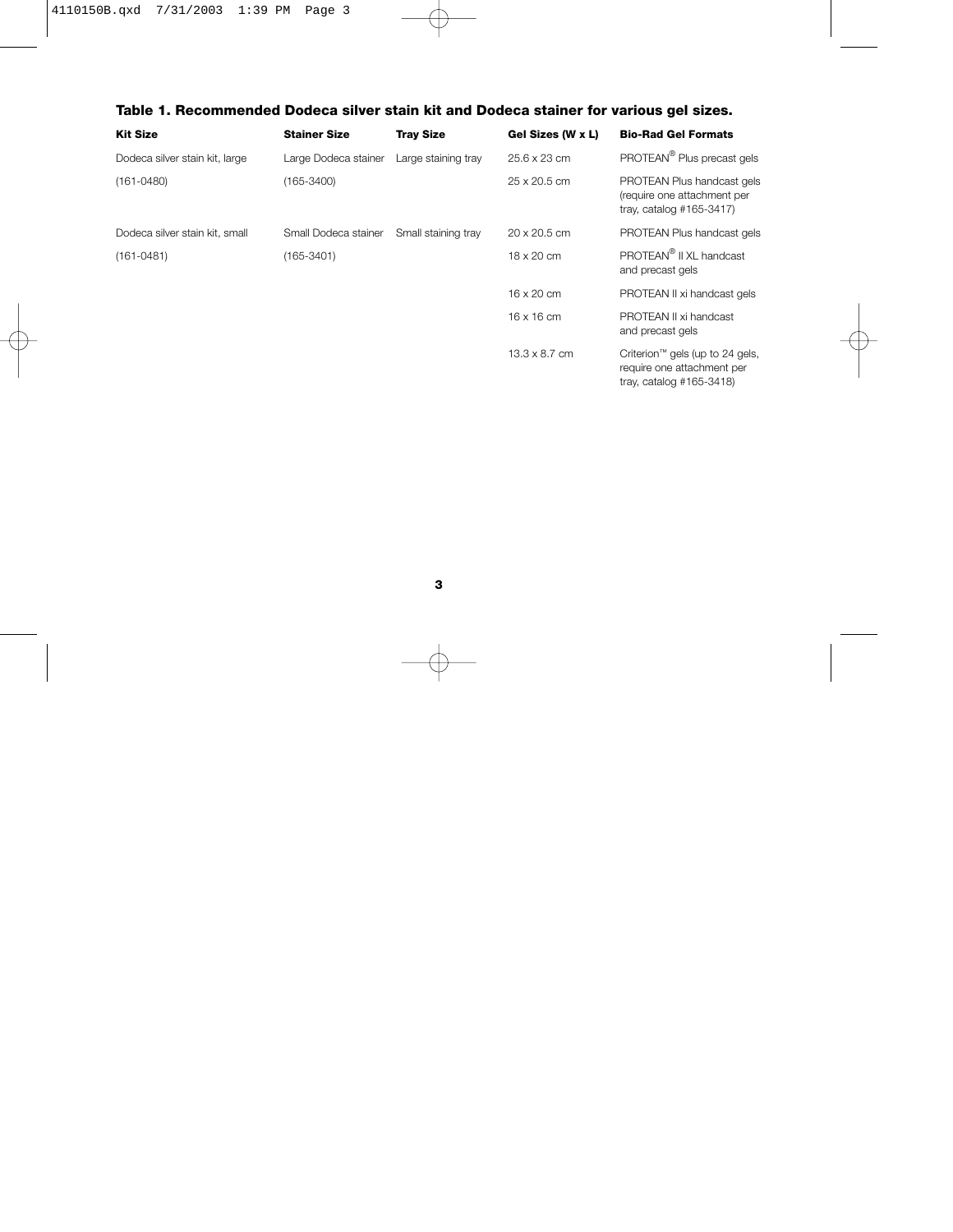## Section 3 Reagent Preparation

### **Additional Materials Needed**

In addition to the components in the Dodeca silver stain kit, the following materials are required:

- Reagent-grade ethanol and glacial acetic acid
- Deionized, distilled, or high purity water. Water of ≥18 MΩ-cm resistivity is recommended
- Dodeca stainer (catalog #165-3400 or 165-3401), or glass or plastic staining trays
- When not using a Dodeca stainer, all steps in the procedure require agitation of the gel in solution for best results, a shaker table is recommended

### **Warnings and Precautions**

Read each label in the kit before beginning the procedure.

Always wear powder-free laboratory gloves when handling gels to prevent protein contamination.

The image developer concentrate contains formaldehyde and should be used in properly ventilated areas. Avoid contact with skin. In case of contact with eyes, flush with copious amounts of water and contact a physician.

See Material Safety Data Sheets for additional information about each solution.

Dispose of waste material according to local regulations.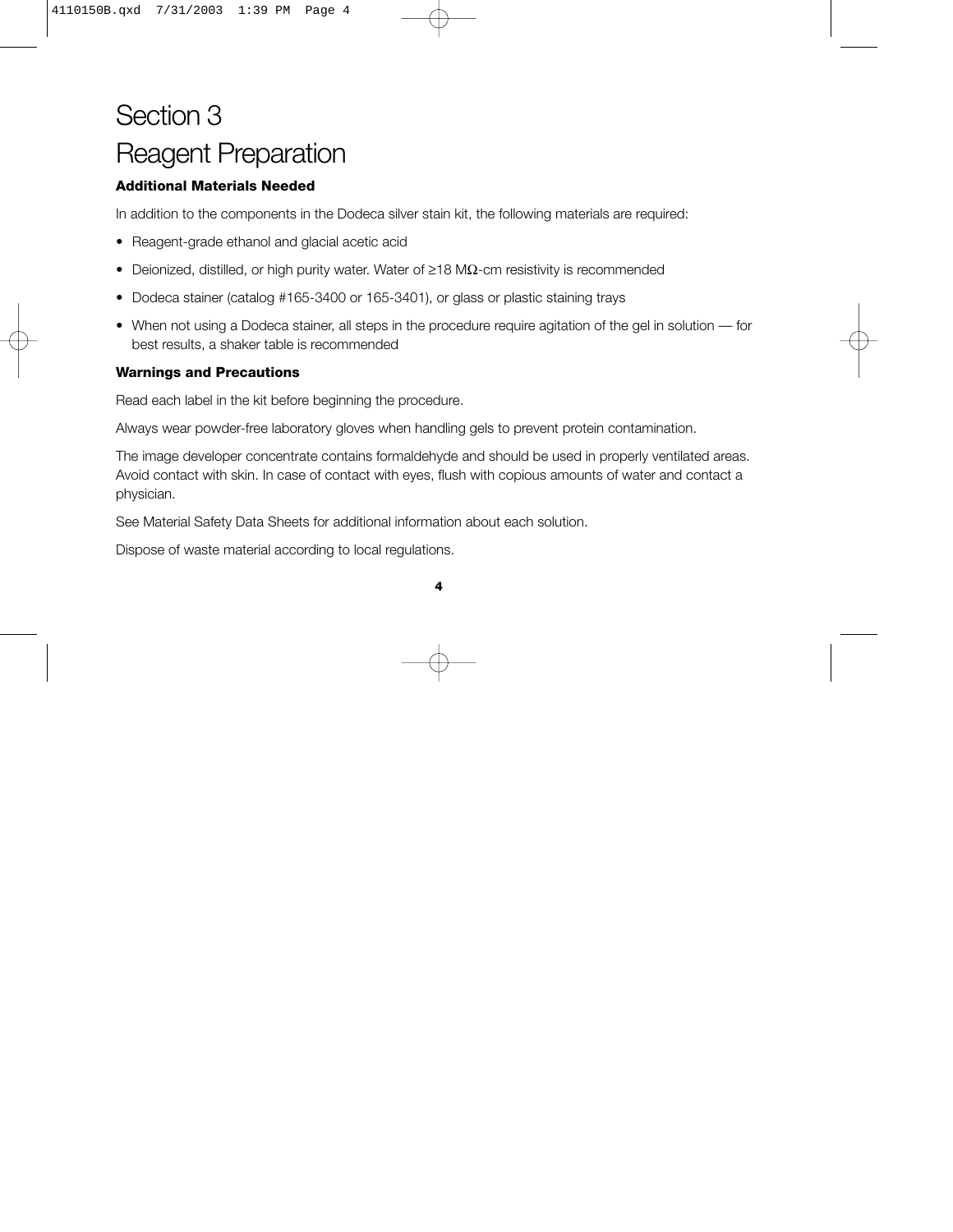### **Working Solution Volumes**

For best results, prepare each working solution no more than 24 hr before use. Add the image developer concentrate to the developing working solution within 15 minutes of use. Note: The volume corresponding to water (Table 2, 3 and 4) indicates the final volume of the working solution.

Please refer to the appropriate section below to determine the proper working solution volumes for staining 1) 12 PROTEAN gels in a Dodeca stainer, 2) fewer than 12 gels in a Dodeca stainer, or 3) individual gels in a user-provided staining container.

**1) Dodeca stainer with 12 trays.** When using the full capacity of the Dodeca stainer, prepare each working solution as directed by Table 2. Please note that the cover tray is not counted.

| <b>Working Solutions</b> | <b>Reagents</b>     | <b>Small Dodeca Stainer</b><br>12 Trays | Large Dodeca Stainer<br>12 Trays |
|--------------------------|---------------------|-----------------------------------------|----------------------------------|
| Fixing                   | Ethanol             | 2.8L                                    | 4.0 $\mathsf{L}$                 |
|                          | Glacial acetic acid | 700 ml                                  | 1.0 <sub>L</sub>                 |
|                          | Water               | To $7L$                                 | To 10 L                          |
| Sensitizing              | SC(10x)             | 700 ml                                  | 1.0 <sub>L</sub>                 |
|                          | BRC (100x)          | 70 ml                                   | 100 ml                           |
|                          | Ethanol             | 2.1L                                    | 3.0 <sub>L</sub>                 |
|                          | Water               | To $7L$                                 | To 10 L                          |
| Staining                 | <b>SRC (50x)</b>    | 140 ml                                  | 200 ml                           |
|                          | Water               | To $7L$                                 | To 10 L                          |
| Developing               | DBC(10x)            | 700 ml                                  | 1.0 <sub>L</sub>                 |
|                          | IDC (5,000x)        | $1.4$ ml                                | $2.0$ ml                         |
|                          | BRC (20,000x)       | 350 µl                                  | 500 µl                           |
|                          | Water               | To $7L$                                 | To 10 L                          |
| Stopping                 | Glacial acetic acid | 350 ml<br>5                             | 500 ml                           |
|                          | Water               | To 7 L                                  | To 10 L                          |

### **Table 2. Dodeca stainer solution volumes.**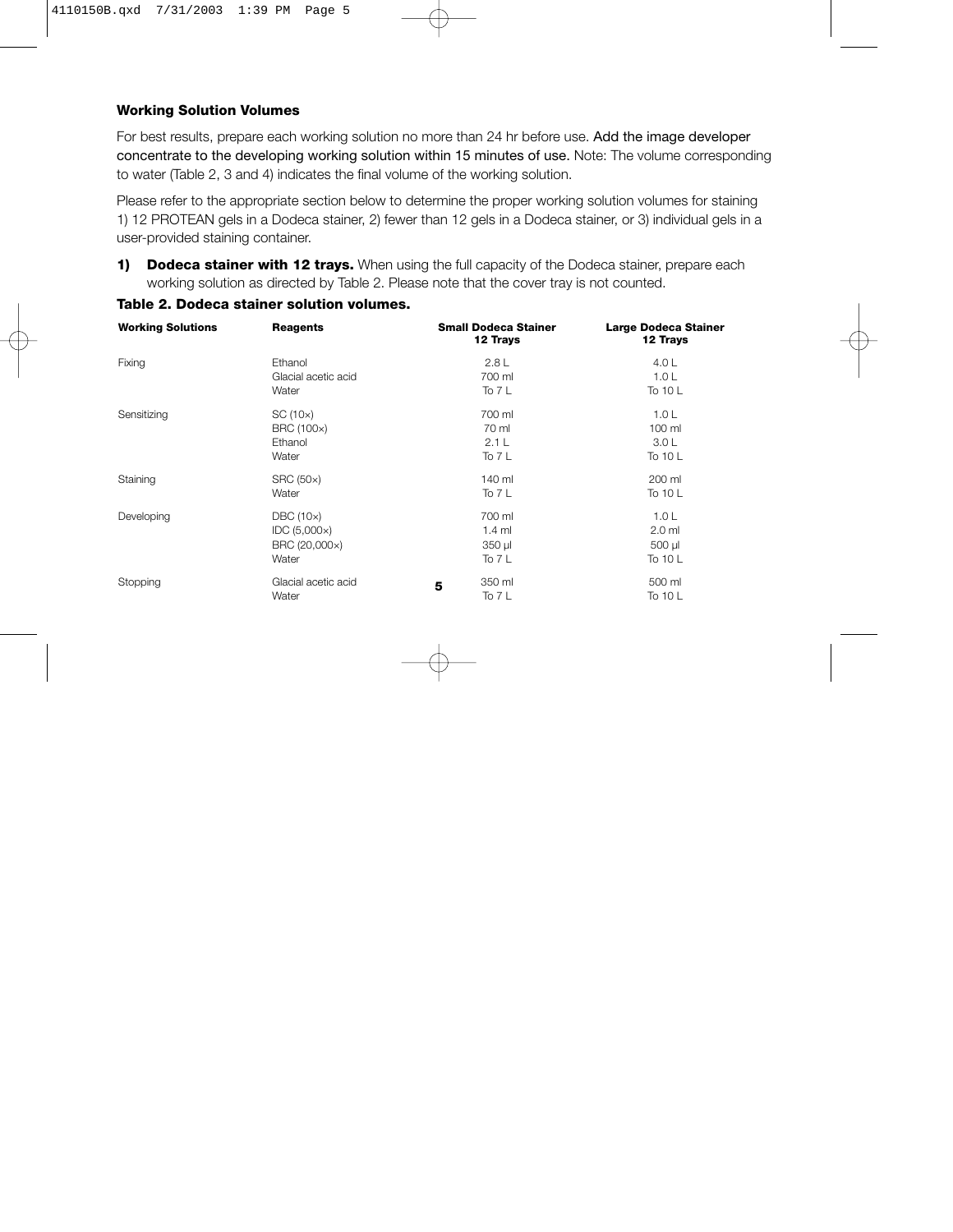**2) Dodeca stainer with less than 12 trays.** Although the provided volumes of the concentrates are optimized to stain 12 PROTEAN gels (or 24 Criterion gels) in a Dodeca stainer, fewer gels also may be stained. However, because of inherent dead volumes in the Dodeca stainer (as with most instruments), a slightly higher solution volume per tray ratio is required for optimal results. Using Table 3, the required working solution volumes are calculated by taking the number of staining trays used (not including the cover tray) multiplied by the volume listed in the appropriate "Per Tray" column, and then adding the corresponding volume listed under the adjacent "Plus" column. For example, six PROTEAN Plus gels stained using six trays in the large Dodeca stainer require (6 trays x 750 ml) + 1.5 L, for a total volume of 6.0 L for each working solution. Silver staining with fewer than four trays is not recommended.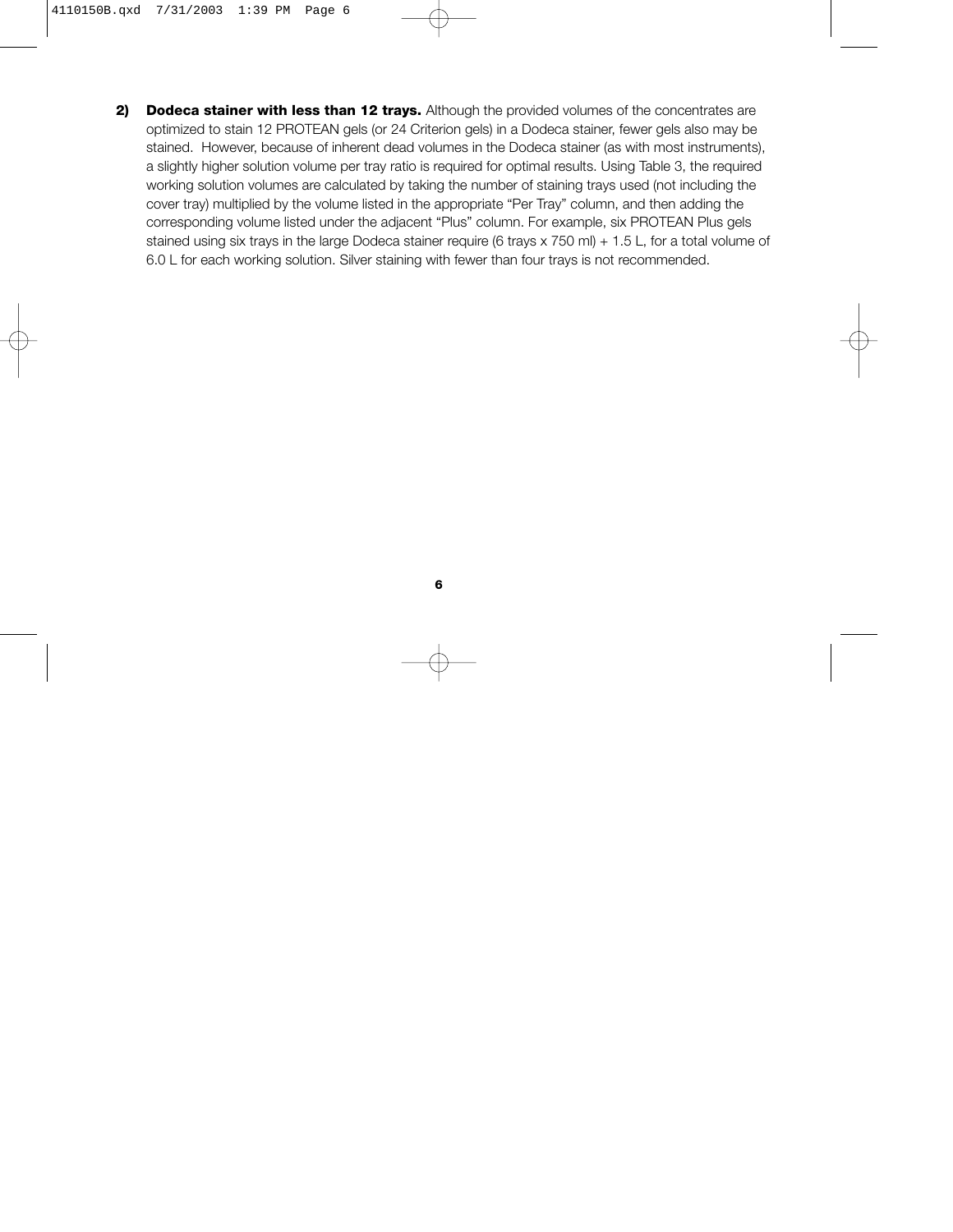| <b>Working Solutions</b> | <b>Reagents</b>     | <b>Small Dodeca Stainer</b><br>4-11 Trays |                 | <b>Large Dodeca Stainer</b><br>4-11 Trays |             |
|--------------------------|---------------------|-------------------------------------------|-----------------|-------------------------------------------|-------------|
|                          |                     | Per Tray                                  | <b>Plus</b>     | Per Tray                                  | <b>Plus</b> |
| Fixing                   | Ethanol             | 200 ml                                    | 400 ml          | 300 ml                                    | 600 ml      |
|                          | Glacial acetic acid | 50 ml                                     | 100 ml          | 75 ml                                     | 150 ml      |
|                          | Water               | To 500 ml                                 | To 1 $L$        | To 750 ml                                 | To 1.5 L    |
| Sensitizing              | SC(10x)             | 50 ml                                     | 100 ml          | 75 ml                                     | 150 ml      |
|                          | BRC (100x)          | 5 <sub>m</sub>                            | 10 <sub>m</sub> | $7.5$ ml                                  | 150 ml      |
|                          | Ethanol             | 150 ml                                    | 300 ml          | 225 ml                                    | 450 ml      |
|                          | Water               | To 500 ml                                 | To 1 $L$        | To 750 ml                                 | To 1.5 $L$  |
| Staining                 | <b>SRC (50x)</b>    | 10 <sub>m</sub>                           | 20 ml           | 15 <sub>ml</sub>                          | 30 ml       |
|                          | Water               | To 500 ml                                 | To 1 $L$        | To 750 ml                                 | To 1.5 $L$  |
| Developing               | DBC(10x)            | 50 ml                                     | 100 ml          | 75 ml                                     | 150 ml      |
|                          | IDC (5,000x)        | $100 \mu$                                 | 200 µl          | 150 µl                                    | $300$ $\mu$ |
|                          | BRC (20,000x)       | $25 \mu$                                  | $50 \mu$        | $37.5$ µ                                  | 75 µl       |
|                          | Water               | To 500 ml                                 | To 1 $L$        | To 750 ml                                 | To 1.5 L    |
| Stopping                 | Glacial acetic acid | 25 ml                                     | 50 ml           | 37.5 ml                                   | 75 ml       |
|                          | Water               | To 500 ml                                 | To 1 L          | To 750 ml                                 | To 1.5 $L$  |

### **Table 3. Dodeca stainer volumes for less than 12 trays.\***

\*Please refer to page 6 for further details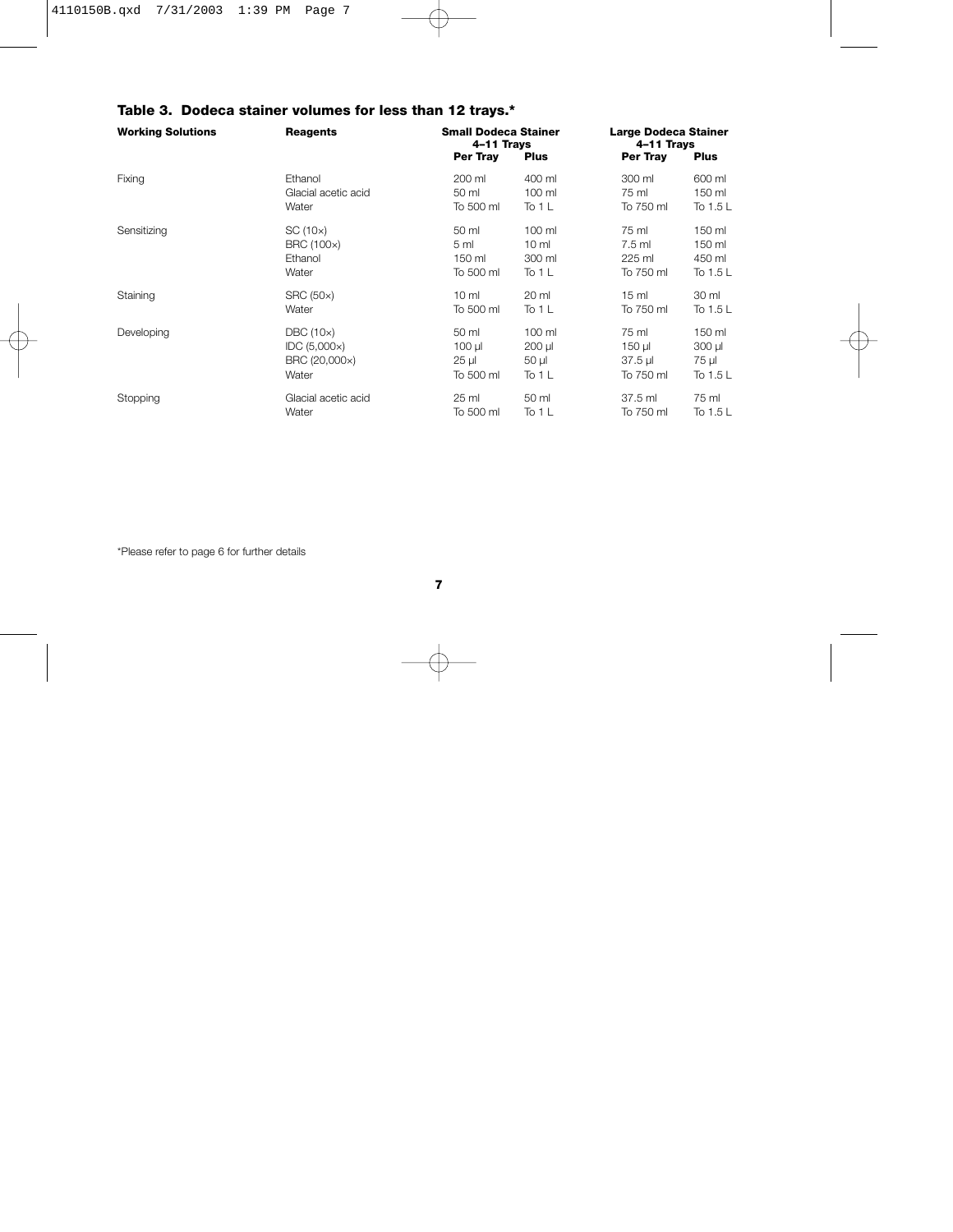**3) Individual gels.** Prepare working solutions according to Table 4. To stain multiple gels, multiply the solution volumes by the appropriate number of gels. The working solution volumes listed below are recommended volumes — the actual required volume may vary depending on the dimensions of the staining container used. For all cases, sufficient volumes of working solution should be prepared to completely submerge the gel to be stained.

| <b>Working Solutions</b> | <b>Reagents</b>     | Individual Mini or<br><b>Criterion™ Gels</b><br>(250 ml) | <b>Individual Large Gels</b><br>16 x 16 cm or larger<br>(1 L) |
|--------------------------|---------------------|----------------------------------------------------------|---------------------------------------------------------------|
| Fixing                   | Ethanol             | 100 ml                                                   | 400 ml                                                        |
|                          | Glacial acetic acid | 25 ml                                                    | 100 ml                                                        |
|                          | Water               | To 250 ml                                                | To 1 L                                                        |
| Sensitizing              | SC(10x)             | 25 ml                                                    | 100 ml                                                        |
|                          | BRC (100x)          | $2.5$ ml                                                 | 10.0 <sub>m</sub>                                             |
|                          | Ethanol             | 75 ml                                                    | 300 ml                                                        |
|                          | Water               | To 250 ml                                                | To 1 $L$                                                      |
| Staining                 | <b>SRC (50x)</b>    | 5 <sub>ml</sub>                                          | 20 ml                                                         |
|                          | Water               | To 250 ml                                                | To 1 L                                                        |
| Developing               | DBC(10x)            | 25 ml                                                    | 100 ml                                                        |
|                          | IDC(5,000x)         | $50.0 \mu$                                               | $200.0 \mu$                                                   |
|                          | BRC (20,000x)       | $12.5$ µl                                                | $50.0 \mu$                                                    |
|                          | Water               | To 250 ml                                                | To 1 $L$                                                      |
| Stopping                 | Glacial acetic acid | $12.5$ ml                                                | 50.0 ml                                                       |
|                          | Water               | To 250 ml                                                | To 1 L                                                        |

### **Table 4. Suggested working solution volumes for individual gels.**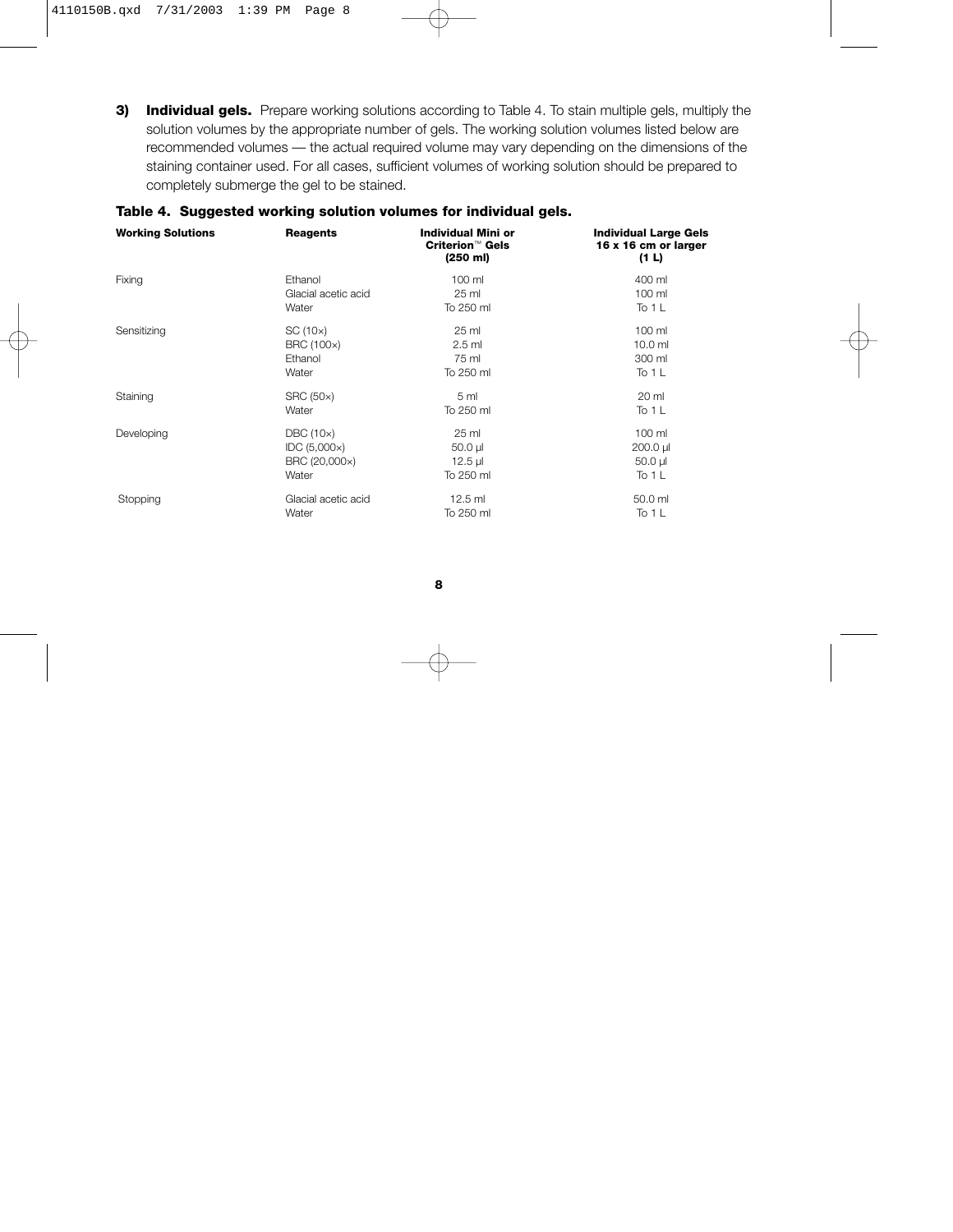# Section 4 Polyacrylamide Gel Staining Procedure

Before starting this procedure, prepare the working solutions as described on pages 5–8.

| <b>Step</b> | <b>Description</b>                                                                                                                  | <b>Small Gels</b><br>(Mini or Criterion<br>Gels)  | <b>Large Gels</b><br>(16 x 16 cm)<br>or larger)   |
|-------------|-------------------------------------------------------------------------------------------------------------------------------------|---------------------------------------------------|---------------------------------------------------|
| 1           | <b>Fixing.</b> Place gel(s) in fixing solution<br>and shake for indicated period of time.                                           | $>30$ min<br>(overnight acceptable)               | $>1$ hr<br>(overnight acceptable)                 |
| 2           | <b>Sensitizing.</b> Remove the fixing solution<br>and shake gel(s) in the sensitizing solution.                                     | 30 min                                            | 30 min                                            |
| 3           | <b>Washing.</b> Remove sensitizing solution<br>and wash 3 times with one working<br>volume of water.                                | $3 \times 5$ min                                  | $3 \times 10$ min                                 |
| 4           | <b>Staining.</b> Remove water and shake<br>in staining solution.                                                                    | 20 min                                            | 30 min                                            |
| 5           | <b>Rinsing.</b> Remove staining solution<br>and rinse the gel(s) in one working<br>volume of water.                                 | $1 \times 1$ min, $(2 \times 1$ min) <sup>†</sup> | 1 $\times$ 1 min, (2 $\times$ 1 min) <sup>†</sup> |
| 6           | <b>Developing.</b> Remove water and shake gel(s)<br>in developing solution.                                                         | 10-30 min                                         | 10-30 min                                         |
| 7           | <b>Stopping.</b> Remove developing solution and<br>shake gel(s) in stopping solution.                                               | $10 \text{ min}$                                  | $10 \text{ min}$                                  |
| 8           | <b>Washing.</b> Wash gels in one working volume<br>of water. Gel(s) may be dried, imaged, or used<br>to excise visualized proteins. | $10 \text{ min}$                                  | $10 \text{ min}$                                  |

†When using the Dodeca stainer, pay special attention to minimize the solution draining and filling time between steps 5 and 6, and between steps 6 and 7. However, gels stained individually should be rinsed in step 6 with **two** 1 min water washes.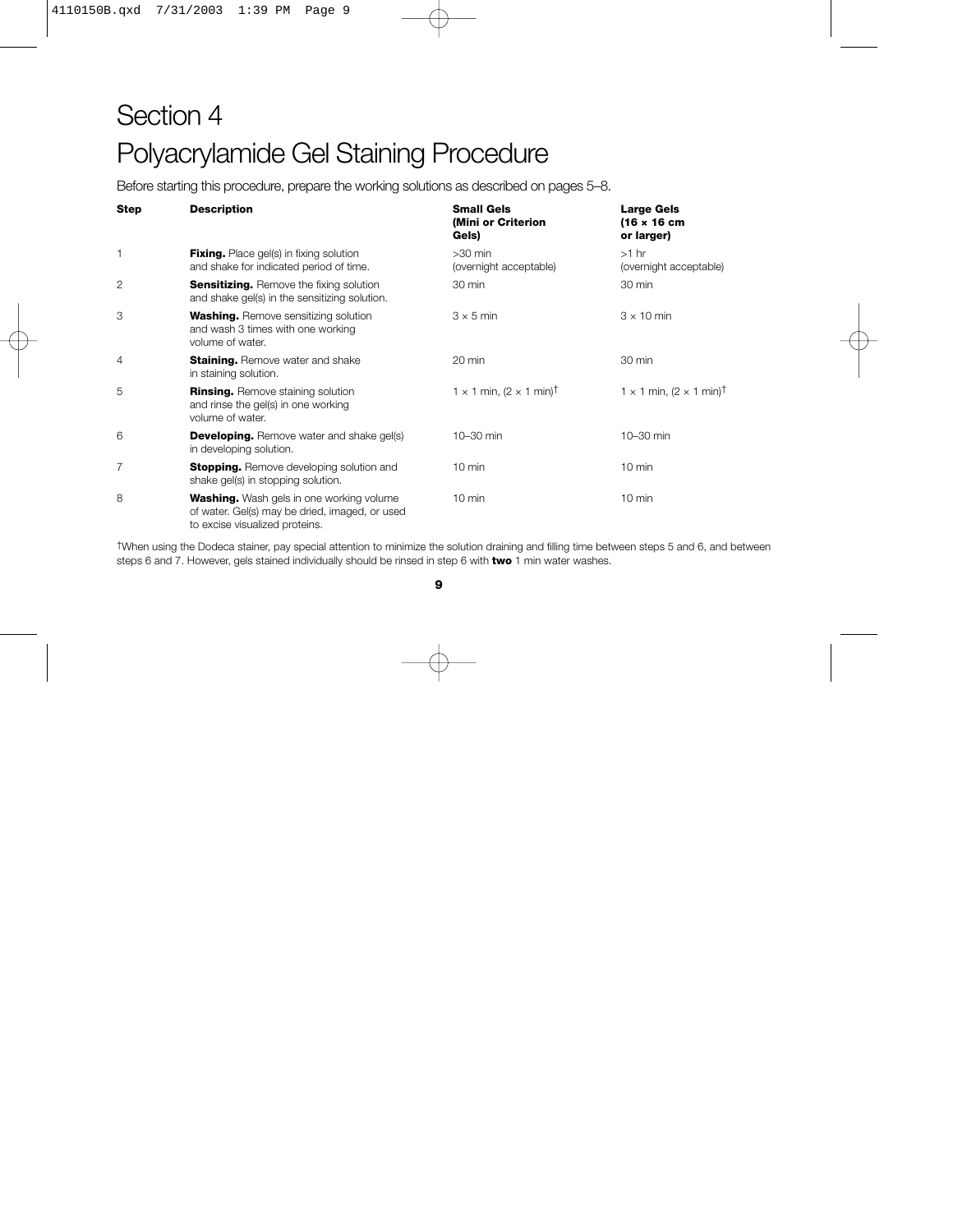## Section 5 Troubleshooting Guide

### **Problem Cause Solution**

containers contain residue from or containers with soap and prior cleaning or staining runs. water. Rinse **only glass**

Fingerprints or powder from Use powder-free laboratory gloves cause staining artifacts. gloves.

Interfering components (glycine, Increase fixing time or use SDS, etc.) not completely multiple fixing cycles to removed from gel. The completely wash interfering

Sensitizing working solution Prepare new sensitizing improperly prepared. solution with BRC.

Background dark or uneven Agitation too gentle. Increase agitation speed during gel incubation and ensure gel is completely submerged.

> Dodeca stainer or staining Thoroughly clean Dodeca stainer containers with 50% nitric acid, followed by thorough water rinse to remove the acid.

compounds from gel.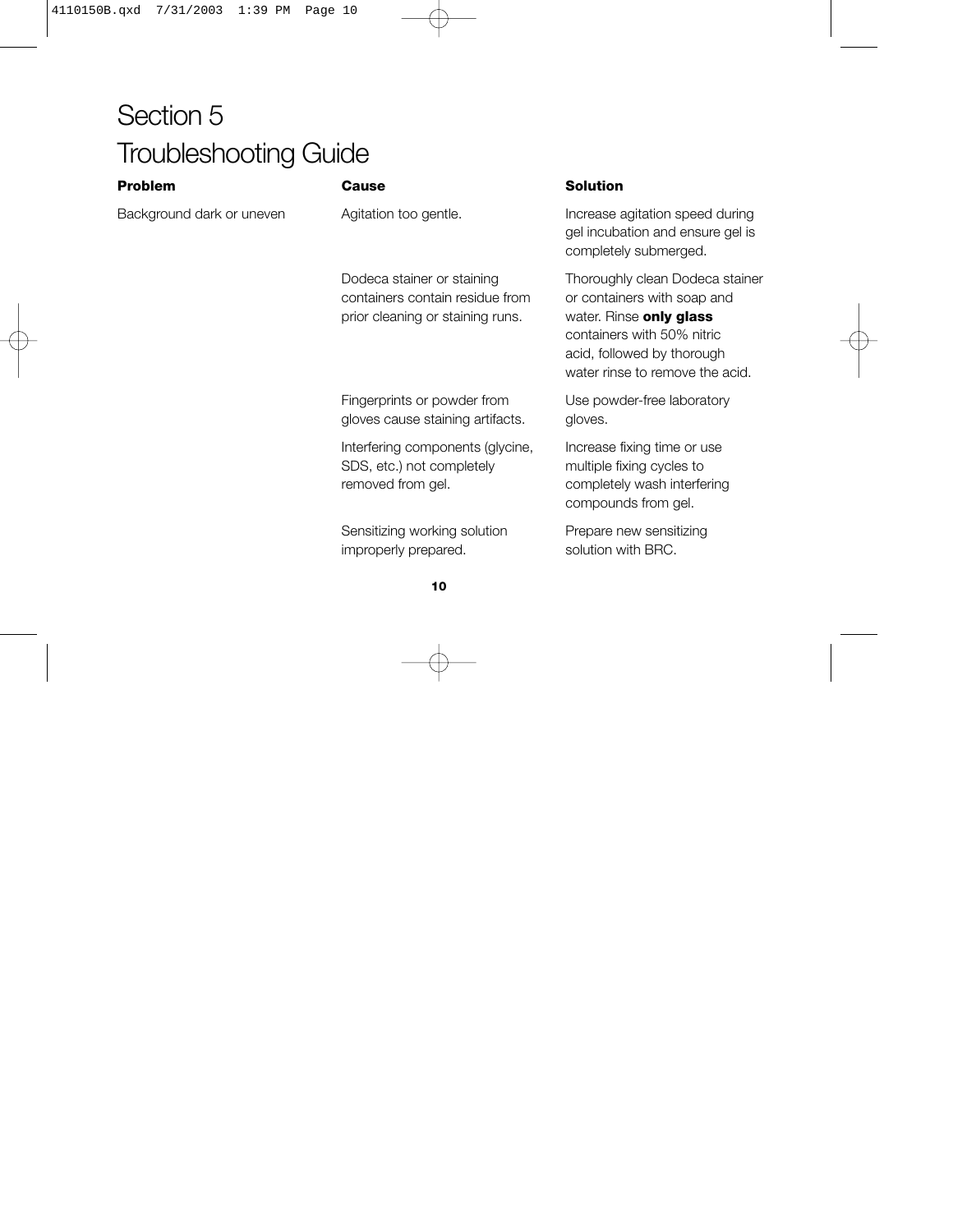Background dark or uneven (cont.) Contaminants in water. Prepare all solutions with

Low protein staining sensitivity or Excessive silver ions washed out Verify that each postno staining and staining of gel. Staining water wash is staining water wash is

solution too low. pH =  $11.6 \pm 0.5$ , and

Reducer not present in Prepare new developing developing working solution. Solution with image

Insufficient fixing due to variable Extend the time of the fixing characteristics of different fixing step. proteins.

### **Problem Cause Solution**

double-distilled water with a resistance of at least 18 MΩ-cm.

exactly 1 min long.

pH of developing working Verify the working solution prepare new developing solution with development buffer concentrate, if necessary.

developer concentrate.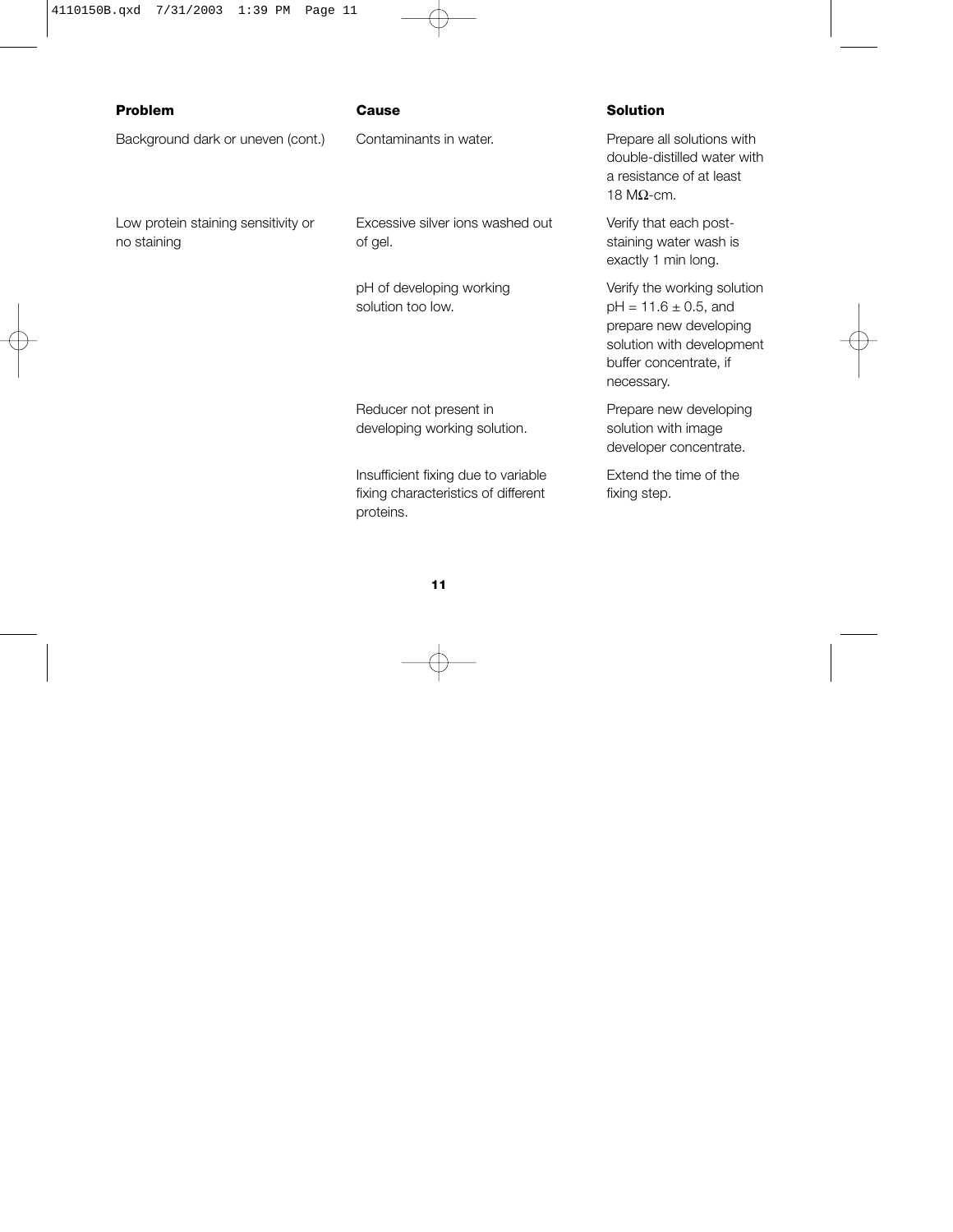### **Problem Cause Solution**

Low protein staining sensitivity or Development terminated Increase the development no staining (cont.) **prematurely.** prematurely. The extension of time. Protein stain may be

developed up to 30 min with a minimal increase in background.

Negative protein staining (light bands Protein sample overloaded. Reduce the amount of or spots on a darker background) and the set of spots or spots on a darker background) by protein loaded.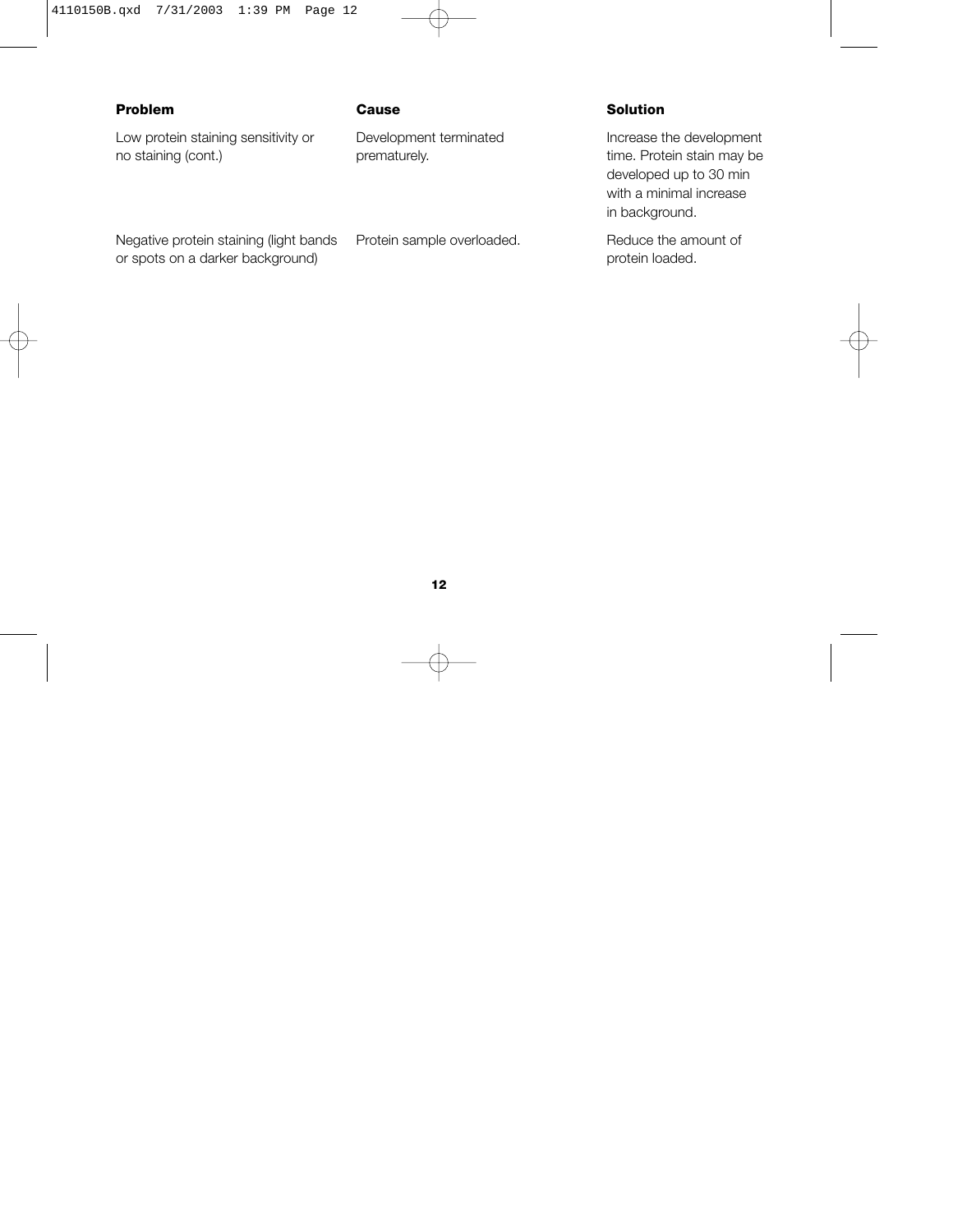## Section 6 Product Information

Catalog # Description 161-0480 Dodeca Silver Stain Kit, large (10 L), solutions provided in volumes optimized for the large Dodeca stainer 161-0481 Dodeca Silver Stain Kit, small (7 L), solutions provided in volumes optimized for the small Dodeca stainer 161-0472 Image Developer Concentrate, 2.5 ml 161-0473 Sensitizer Concentrate, 700 ml 161-0474 Sensitizer Concentrate, 1 L 161-0475 Background Reducer Concentrate, 75 ml 161-0476 Background Reducer Concentrate, 125 ml 161-0477 Silver Reagent Concentrate, 140 ml 161-0478 Silver Reagent Concentrate, 200 ml 161-0479 Development Buffer Concentrate, 700 ml 161-0482 Development Buffer Concentrate, 1 L 165-3400 Dodeca Stainer, large 165-3401 Dodeca Stainer, small 165-3403 Dodeca Stainer and Dodeca Silver Stain Kit, large 165-3404 Dodeca Stainer and Dodeca Silver Stain Kit, small 345-9920 Criterion Staining/Blotting Trays, 10 trays